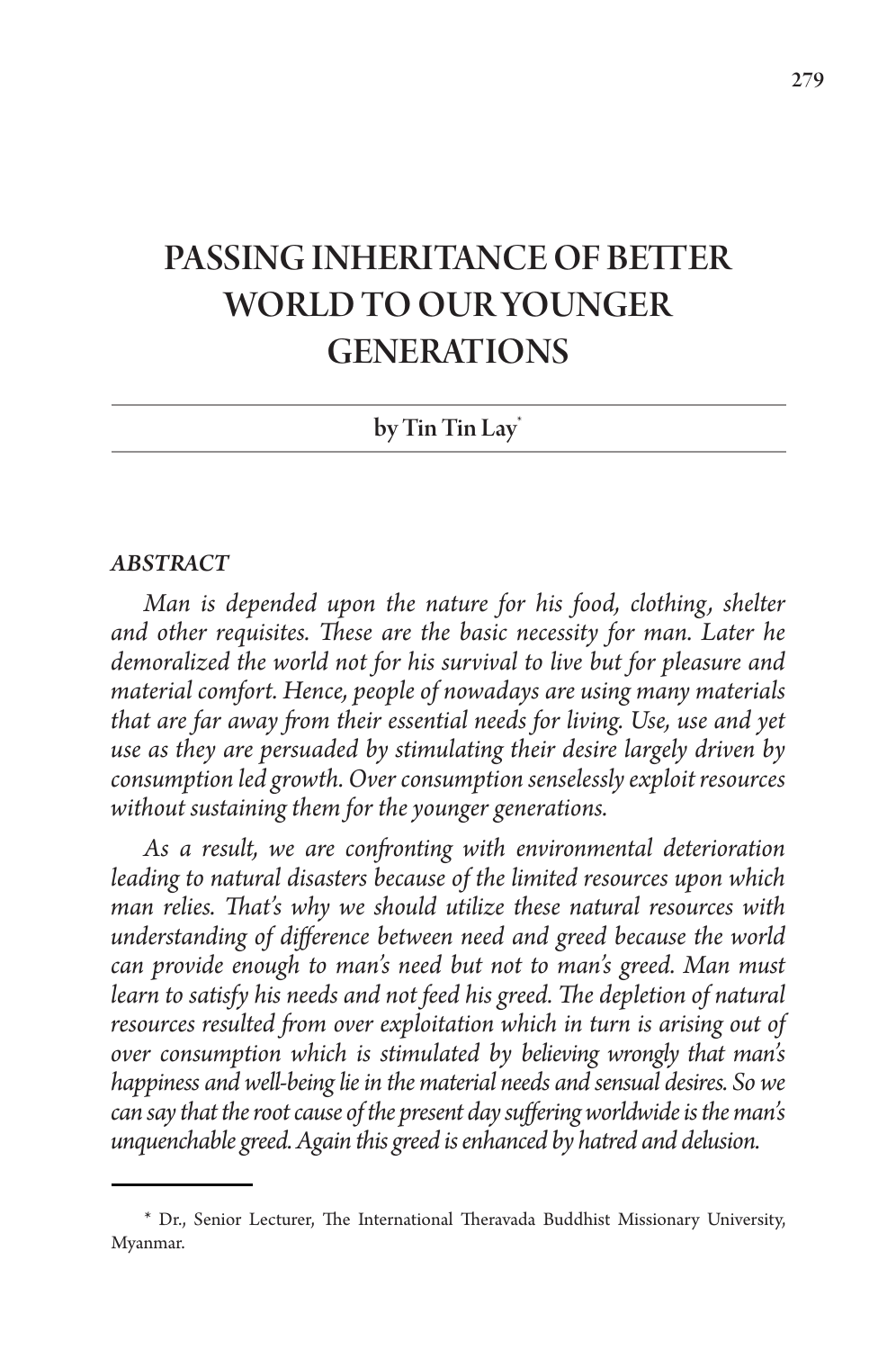*As the current environmental deterioration through depletion of resources such as air, water and soil; the destruction of ecosystem and the extinction of wildlife continue to be worse at an alarming rate then the world will eventually no longer be able to sustain all its inhabitants to accommodate. If so happen we, people of present day not to feel quite embarrassed when we pass the empty or let me say the chaos world as an inheritance to our younger since we have obtained the pleasant world full of natural resources from our ancestors.*

*It needs urgent response to combat this situation. So we have to launch an initiative to tackle it through Buddhist approach. Buddhists believe that man and nature are interdependent. Man's morality impacts on the deterioration and flourishing of the world. Moreover, man's true happiness is not solely depending on the material things.* 

*In this paper a humble attempt is made to contribute a possible way towards the pleasant and resourceful world through the teachings of the Buddha. Buddhism encourages simplicity, a balanced lifestyle with moderation in consuming, responsible consumption and sustainable development with modesty. So let's pass the inheritance of better world to our younger generation with moderation of consumption in all aspects, not to be greedy for other's possessions, contented with what we have, sharing what we possess and there will be love and affection, peace and prosperity*.

#### 1. INTRODUCTION

The world we all living in is now suffering loads of various diseases. Actually it is facing a lot of crises such as environmental crisis, financial crisis, social crisis, political crisis, moral crisis, educational crisis and etc. As the current environmental crisis, deterioration of the [environment](http://en.wikipedia.org/wiki/Environment_%28biophysical%29) through depletion of resources such as [air,](http://en.wikipedia.org/wiki/Air) [water](http://en.wikipedia.org/wiki/Water) and [soil;](http://en.wikipedia.org/wiki/Soil) the destruction of [ecosystems](http://en.wikipedia.org/wiki/Ecosystems) and the extinction of [wildlife](http://en.wikipedia.org/wiki/Wildlife) continues to be worse at an alarming rate, then the world will eventually no longer be able to sustain all its inhabitants to accommodate**.** It needs urgent response to fight against this situation.

The world we are living at present age, indeed, is an inheritance obtained from our former generations such as our parents, grandparents, and elder ancestors. When we got it from our ancestors the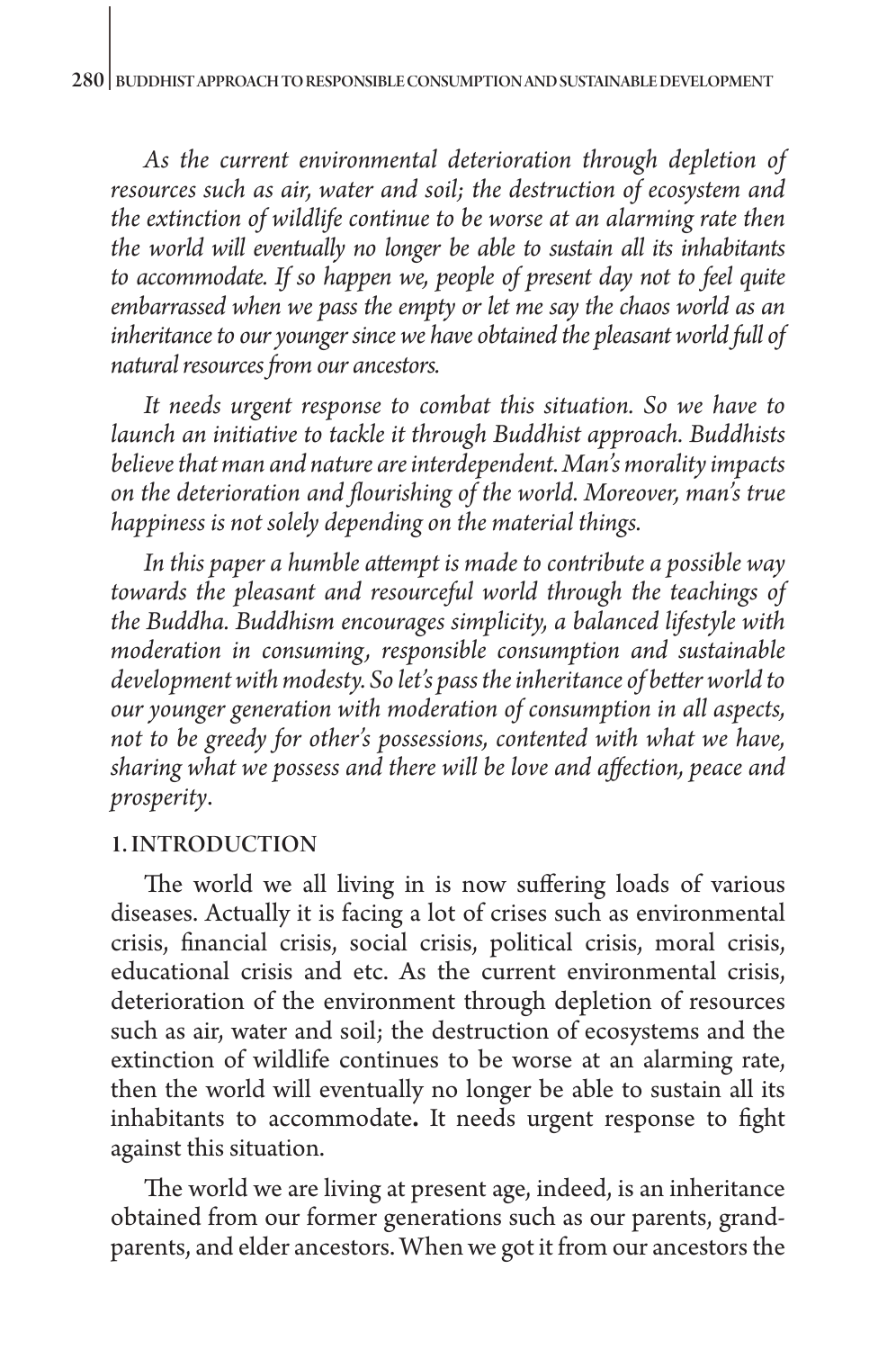world was full of resources like clean water and air, trees and forest, and fauna and flora in full bloom. Our former generations handed over the resourceful world as the inheritance in due time and they fulfilled one of their duties well as they deserved to be respected by present day people.<sup>1</sup>

Now we are in the place of our former generations it is not sooner to handing over the inheritance to our younger generations. How do we give them the world suffering from several diseases as an inheritance to our younger generations? They have their right to get a healthy and productive world which is pleasant and safe to live in. Moreover, we do not want to be blame worthy ancestors passing the inheritance of diseased or in other words empty and chaos world to them.

It is necessary try to find out the possible, effective, and pragmatic solution for the diseased world to get recovery through the teachings of the Buddha. Buddhism encourages simplicity, a balanced lifestyle with moderation in consuming, responsible consumption and sustainable development with modesty.

I would like to highlight what diseases that our world is suffering from, examine their manifestations and investigate the etiology and try to give medication to cure through Buddhist effective treatment to overcome.

## 2. DISEASES OF THE WORLD AND THEIR MANIFESTATIONS

First it is needed to know what the manifestations of the disease that the world, the inhabiting place for all beings animate as well as inanimate is suffering from. Diseases of the world can be sketched out as global warming and climate change, desertification and deforestation, population growth, water and food scarcity and, acid rain, ozone layer depletion and increasing the size of the hole in ozone layer and biodiversity degradation.

Alarming reports about contaminated waterways, polluted air and depletion of natural resources reach us with increasing frequency. Today, it is becoming customary to talk in terms of a

<sup>1.</sup> [https://www.accesstoinsight.org/tipitaka/dn/dn.31.0.ksw0.html. Retrieved 27 Jan](https://www.accesstoinsight.org/tipitaka/dn/dn.31.0.ksw0.html.%20Retrieved%20%2027%20Jan%20%202019)  [2019.](https://www.accesstoinsight.org/tipitaka/dn/dn.31.0.ksw0.html.%20Retrieved%20%2027%20Jan%20%202019)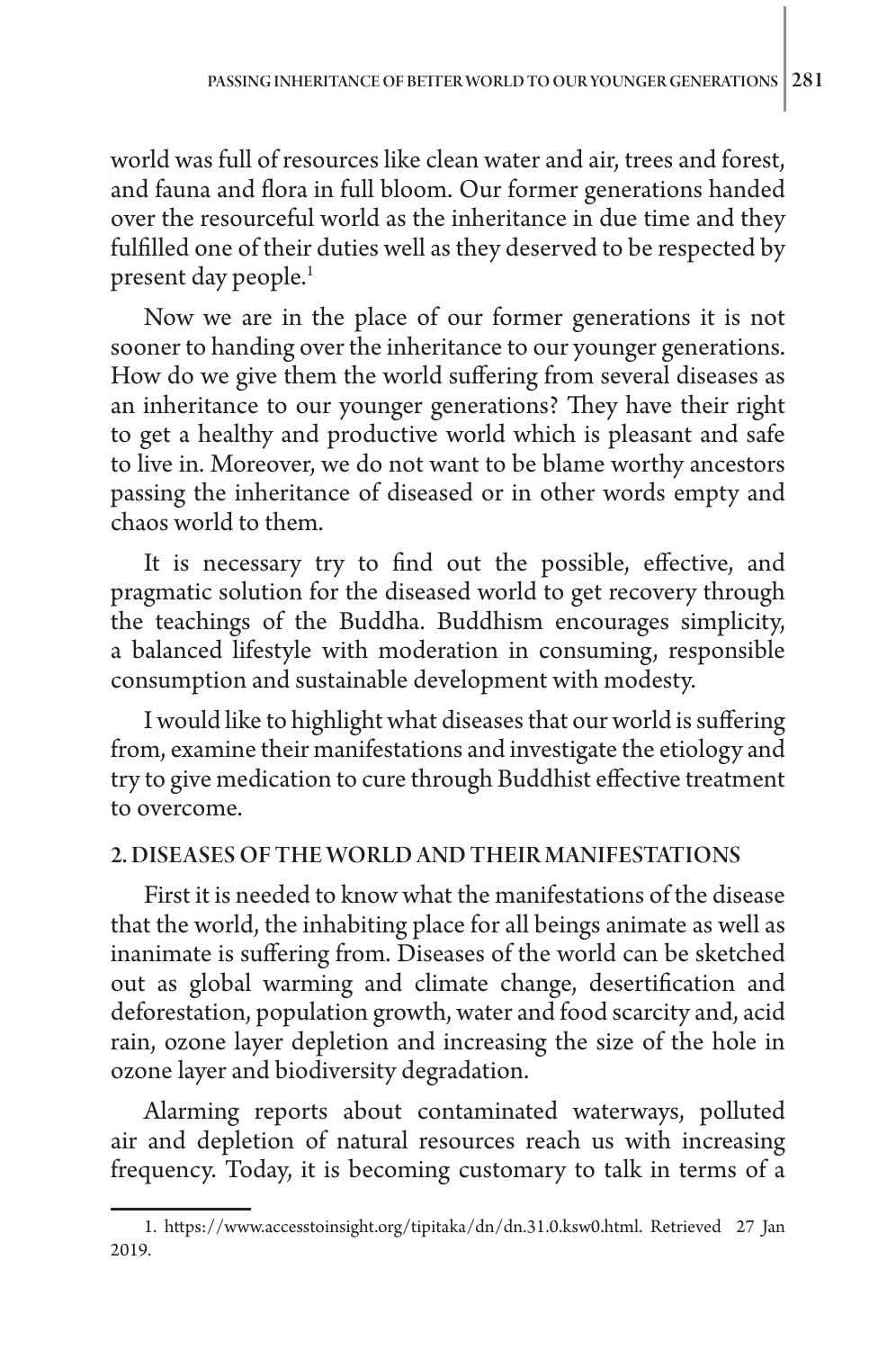crisis, an "excocrises," in matters concerning society and its relation to the natural environment  $2$ 

Environmental problems were occurred, are occurring and will occur not only in developing countries but also in developed countries, though in different forms. In the developing countries population growth and natural resources are out of balance and resulting in unsanitary living conditions, deforestation, desertification, erosion and declining ground water supplies, etc. Moreover, poverty and ignorance are the pivotal roles for these problems in the developing countries. In industrialized countries, however, the air, water and soil are polluted as a result of the existing system based on mass production.3

## 3. ETIOLOGY OF THE WORLD'S DISEASES

Man is depended upon the nature for his food, clothing, shelter and other requisites. So man has to learn how to get better quality and larger quantity of natural resources to reach his need of requisites for survival. This learning must be accompanied by moral restraint if he is to enjoy the benefits of natural resources for a long time.<sup>4</sup> But later he demoralized the world not for his survival to live but for pleasure and material comfort. It is said that modern man in his search for pleasure and affluence has exploited nature without any moral restraint to such an extent that nature has been rendered almost incapable of sustaining healthy life by Lily de Silva in her article entitled "The Buddhist Attitude towards Nature."5 The natural resources upon which man relies are not unlimited hence he should utilize these natural resources with understanding of difference between need and greed. Man must learn to satisfy his needs and not feed his greed. The resources of the world are not unlimited whereas man's greed knows neither limit nor satiation.<sup>6</sup> It is augmented by the words of Mahatma Ghandi as follows: "Earth provides enough to satisfy every man's need; but not for every

<sup>2.</sup> Klas Sandell, *Introduction- The Ecocrisis*. (Buddhist Publication Society, 1987), 5.

<sup>3.</sup> Ibid.

<sup>4.</sup> Lily de Silva, *The Buddhist Attitude towards Nature*. (Buddhist Publication Society, 1987), 11.

<sup>5.</sup> Ibid. 9.

<sup>6.</sup> Lily de Silva, op.cit.11.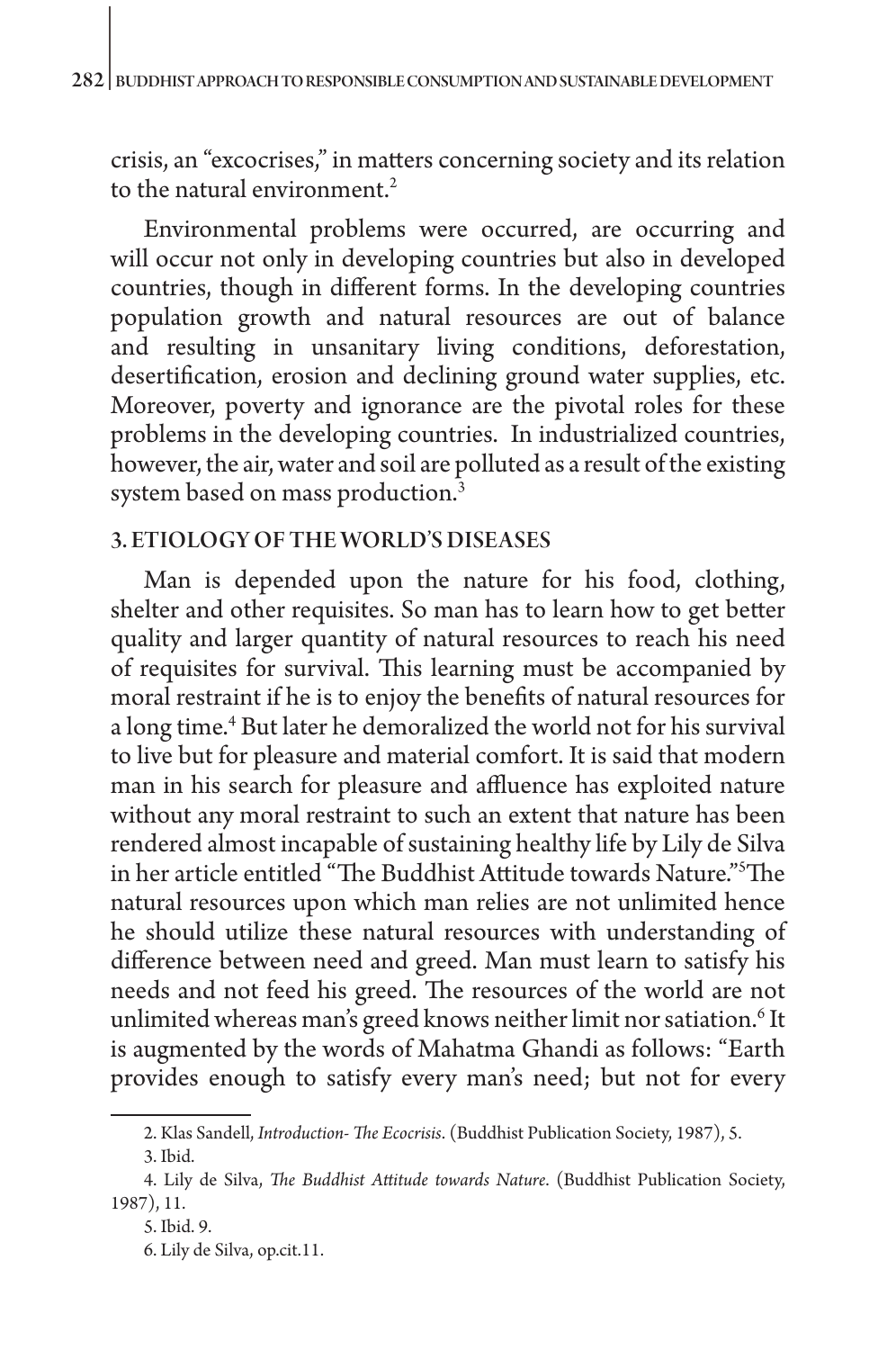man's greed."7

The environmental crises resulted from over exploitation of the natural resources. If we take from nature only to the extent that nature can recover from it, then none of our valuable resources shall get depleted. However, dedicated to wasteful luxuries we exploit the order of nature by cultivation of excessive desire. The over exploitation in turn is arising out of over consumption which is stimulated by believing wrongly that man's happiness and wellbeing lie in the material needs and sensual desires. So it is found out that human choices are an integral part of the ecological balance, and their excessive greed destroys the order of nature. Consequently, it can be said that the root cause of the world's suffering is the man's unquenchable greed. Again this greed is enhanced by ignorance and lastly by hatred.

### 4. BUDDHIST APPROACH TO THE WORLD'S RECOVERY

Buddhism as we all know is the teachings of Gotama Buddha who lived more than 2500 years ago. As such a kind of crisis has not been heard then the sermons concerning directly with this issue cannot be found in the Pāḷi scriptures. However, as Buddhism is a full-fledged philosophy of life reflecting all aspects of experience, it is possible to find enough material for managing the disease that our world is suffering from.

 Buddhism is not as anthropocentric as the other so-called religious traditions and that its attitude does not therefore allow for the possibility that mankind has the right to take from nature, to see nature as simply a store house of necessities for humanity.<sup>8</sup> Though Buddhists see the human rebirth as precious, fortunate and one of the five rare occasions (*Manussatabhāvo dullabho*)9 , it does not place the human being in the first place having right to govern his environment including animate and inanimate things.

<sup>7.</sup> E.F. Schumacher, *Small is Beautiful: A Study of Economics as if People Mattered*. (London: Blond & Briggs, 1973), 26.

<sup>8.</sup> Ibid. 84.

<sup>9.</sup> The Advisers of the Ministry of Religious Affairs, *The Teachings of the Buddha (Basic Level).* (Yangon: Ministry of Religious affairs, 1998), 84, 86.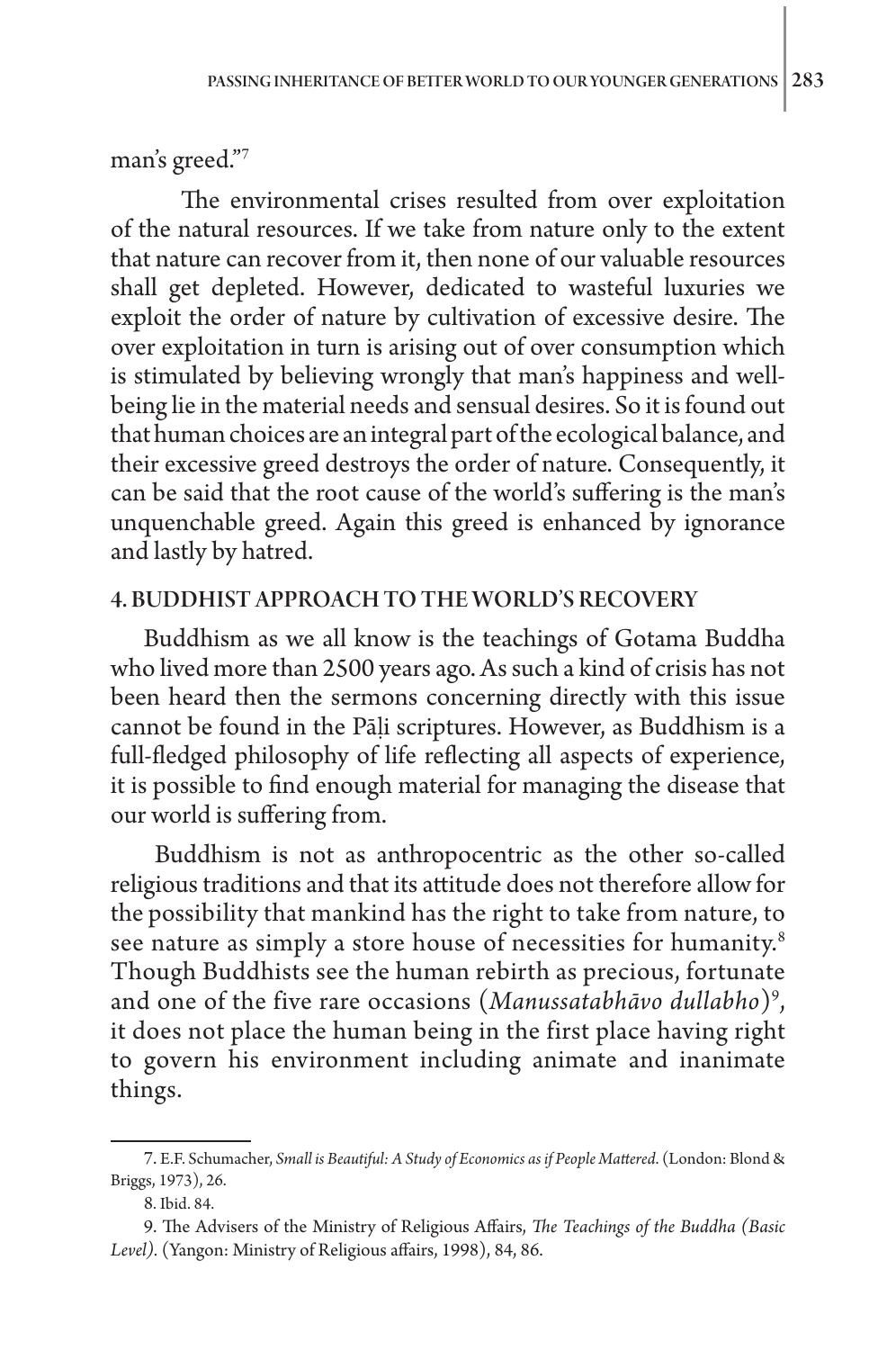The world is home not only for human beings but for the entire flora and fauna, the totality of nature. Man, indeed, is a part and parcel of nature. Besides people of present days have to understand what is sustainable development, "a kind of development meeting the needs of the present without compromising the ability of future generations to meet their own needs."<sup>10</sup> However, this modern definition of responsible consumption and sustainable development are not strange for Buddhists since the Buddha taught it how the human's greedy nature and laziness impact on the natural processes of the world affected by the morals of man.11 Thus the morality of mankind and the natural environmental condition are closely related. Moreover, deterioration in man's morality affects the nature well being and it will reciprocate by adverse effect on mankind. So we can safely state that spiritual health and material well being are natural allies but not enemies.

The mutual interaction between mankind and the nature is found in the commentary on the *Cakkavattisīhanāda Sutta*. 12 When mankind is demoralized through greed, famine (*dubbhikkhantara kappa*) is the natural outcome; when human beings are overwhelmed by ignorance there appear epidemic (*rogantara kappa*) and when hatred is the demoralizing cause, prevalent of violence (*satthantara kappa*) is the result.<sup>13</sup>

All these symptoms of environmental crisis as aforesaid are needed to treat as soon as possible. If not they will fuel one another and become irreversible.

Scientists and ecologists are studying and seeking in search of ways and means to manage the crisis now threatening the world which is suffering from the grave consequences of man's three unwholesome deeds. On the other hands, different religious traditions are responding with their own ways to combat

<sup>10.</sup> [https://en.wikipedia.org/wiki/Brundtland\\_Commission](https://en.wikipedia.org/wiki/Brundtland_Commission). Retrieved 28 January 2019.

<sup>11.</sup> Dīgha Nikāya, Pāthikavagga Pāḷi, *Aggaňňa Sutta*. (Yangon: Department of Religious Affairs, 2001), 66-81.

<sup>12.</sup> Buddhaghosa-thera, Dhammapada Aṭṭhakathā Vol III, *Cakkavatīsīhanāda Sutta*. (Yangon: Department of Religious Affairs, 1992), 856.

<sup>13.</sup> Ashin Obhāsābhivaṁsa, *Research Illustrated Dictionary*. (Yangon: Department of Religious Affairs, 2002), 119, 120.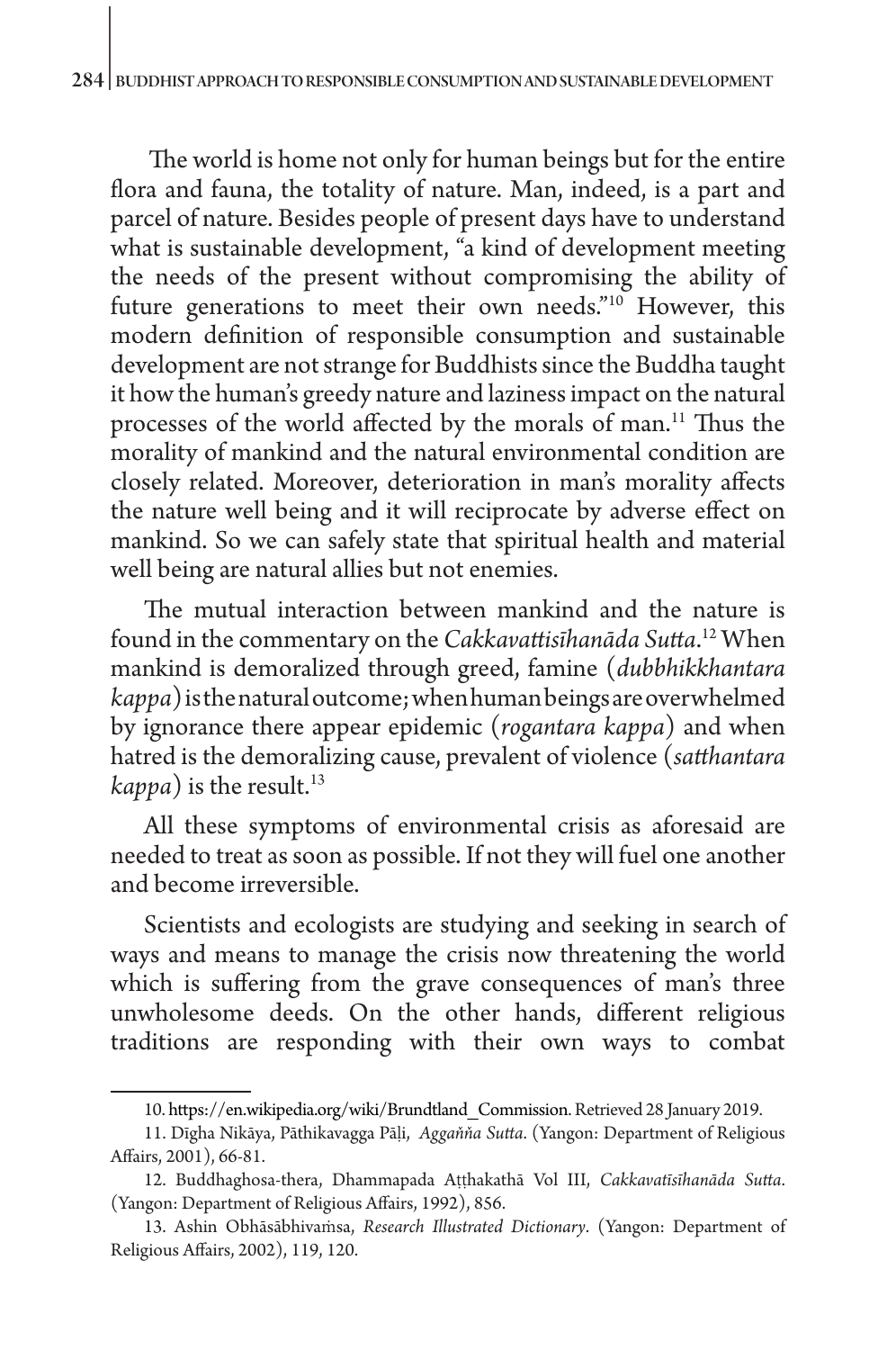environmental degradation as they have particular incentive characters with regard to the behaviors and views of the people.

Buddhism suggests that each man has to uplift his moral degradation as we believe that morality of mankind is directly proportionate to the natural process of the world. Moreover, he should lead a simple moderate life by being satisfaction with basic needs.

People of present day have to reduce, reuse, and recycle the consuming things through taking the example of monastic community of those days. We found this event of reuse and recycle by monastic community in the Vinaya Piṭaka as follows.

When King Udena of Kosambhi's saw his concubines offered five hundred costly robes to Venerable Ānanda, he was so disappointed thinking that monks are greedy. And he asked Venerable Ānanda. Venerable Ānanda explained to him that nothing given to members of the Order was wasted. Moreover, Venerable made the king to satisfy by answering his serial questions regarding the usage of robes. The robes offered would be divided among those of the monks whose robes were worn out. The worn out robes would be made to use as counterpanes. The worn out counterpanes would be made to use as bolster cases. The worn out bolster cases would be made to use as carpets. The worn out carpets would be made use as towels for the washing feet. The worn out towels would be made use as dusters. Finally the worn out duster would tear in shreds, beat up with mud, and use them for making flooring of clay. King Udena delighted with the answer of Venerable Ānanda concerning of reducing the amount of waste, reuse and recycling means of the Order and he offered another five hundred costly robes to Venerable Ānanda. 14

Buddhism suggests that each man of nowadays has to uplift his moral degradation as we believe that morality of mankind is directly proportionate to the natural process of the world. Moreover, he should lead a simple moderate life by being satisfied with basic needs. He has to reduce his over consumption to the minimum in order not to become a slave to his insatiable passions since Buddhism offers a modest concept of living, simplicity, frugality, and emphasis on

<sup>14.</sup> Vin. II. 291.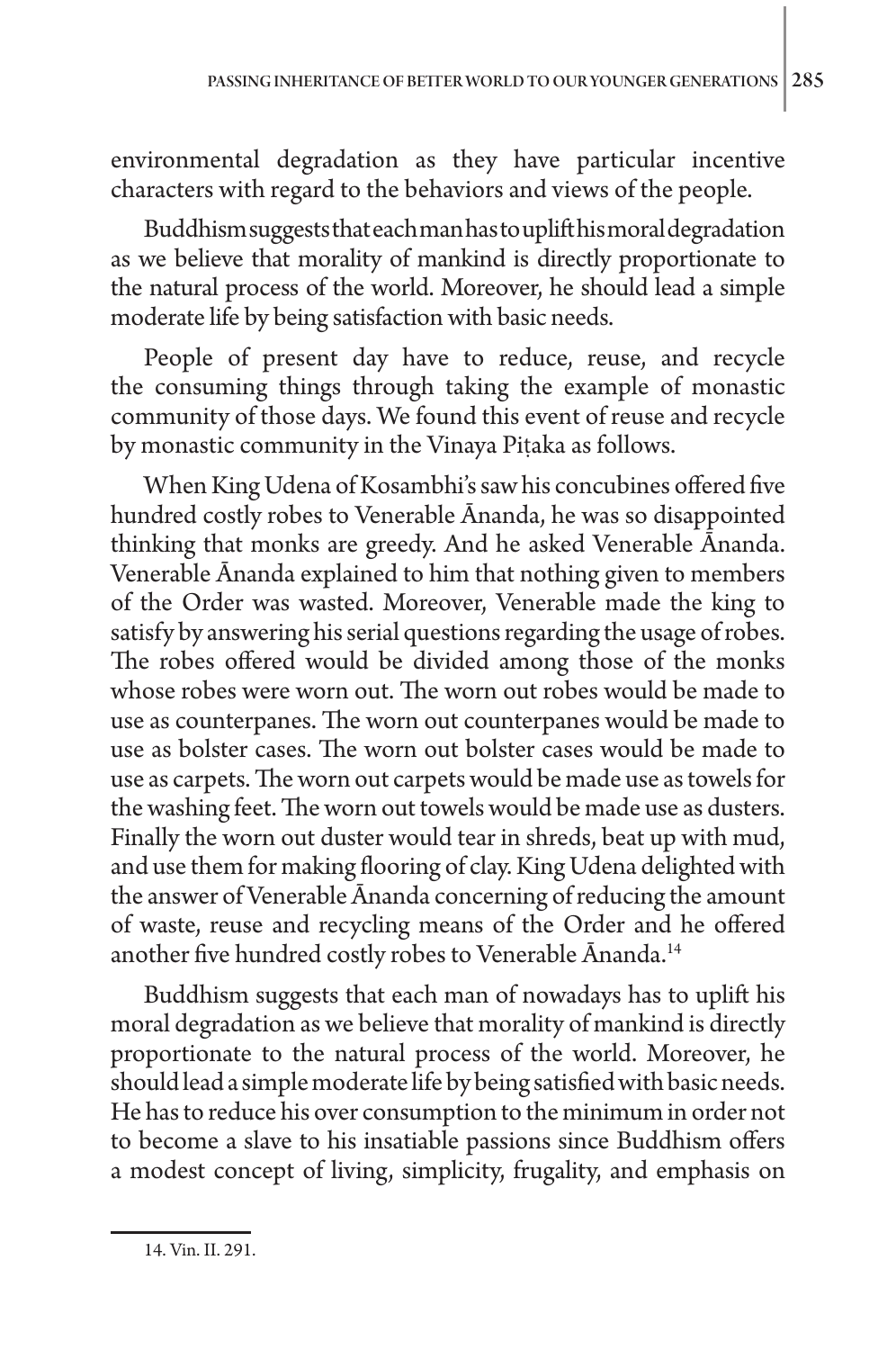essential goods, cutting down wastage and a basic ethic.<sup>15</sup>

It is said that over consumption generates an unending cycle of desires and satisfactions. According to the vista of Buddhism, unless man controls his insatiable passions and allow them continue to grow there will be no hope for him to escape from his insatiable passions of prison. In fact, Buddhism believes that there is a deep satisfaction without need for superabundance of material goods. And it was evident by the asking and explanation of Buddha to *Niganṭhas* in the *Cūḷadukkhakkhandha Sutta* of the *Majjhima Nikāya*16 whether King *Seniya Binbisāra* of *Magadaha* or the Buddha who abides in greater pleasure.

## **CONCLUSION**

We, humanity of present generation now recognize that the natural resources of the world we are depending upon are not unlimited. It is not difficult to forgive destruction in the past which resulted from ignorance as our ancestors viewed the earth as rich and bountiful, which it is. Many people in the past also saw nature as inexhaustibly sustainable.17 However, in order not to be embarrassed for giving empty world with no natural resources to our future generation we must aware whether it is necessary or accessory and with great concerning about our consumption. We must start to control the root causes of the world crises, the greed before it is too late.

We mankind of present day as our unique position in relation to other physical and biological elements<sup>18</sup>has to utilize nature in the same way as a bee collects nectar and flies away without damaging the flower or its color or its scent.<sup>19</sup> Just as the bee manufactures honey

<sup>15.</sup> Padmasiri de Silva, *In Search of a Buddhist Environmental Ethics*. (Buddhist Publication Society, 1987), 25.

<sup>16.</sup> Majjhima Nikāya, Mūḷapaṇṇāsa Pāḷi, *Cūḷadukkhakkhandha Sutta* . (Yangon: Ministry of Religious Affairs, 1993), 126-132.

<sup>17.</sup> His Holiness the Dalai Lama, *An Ethical Approach to Environmental Protection*. (Kandy: Buddhist Publication Society 1987), 8.

<sup>18.</sup>Klas Sandell, *Buddhist Philosophy as Inspiration to Ecodevelopment*. (Kandy: Buddhist Publication Society, 1987), 19.

<sup>19.</sup> Daw Mya Tin, trans., *The Dhammapada Verses & Stories*. (Yangon: Myanmar Pitaka Association, 1995), 20.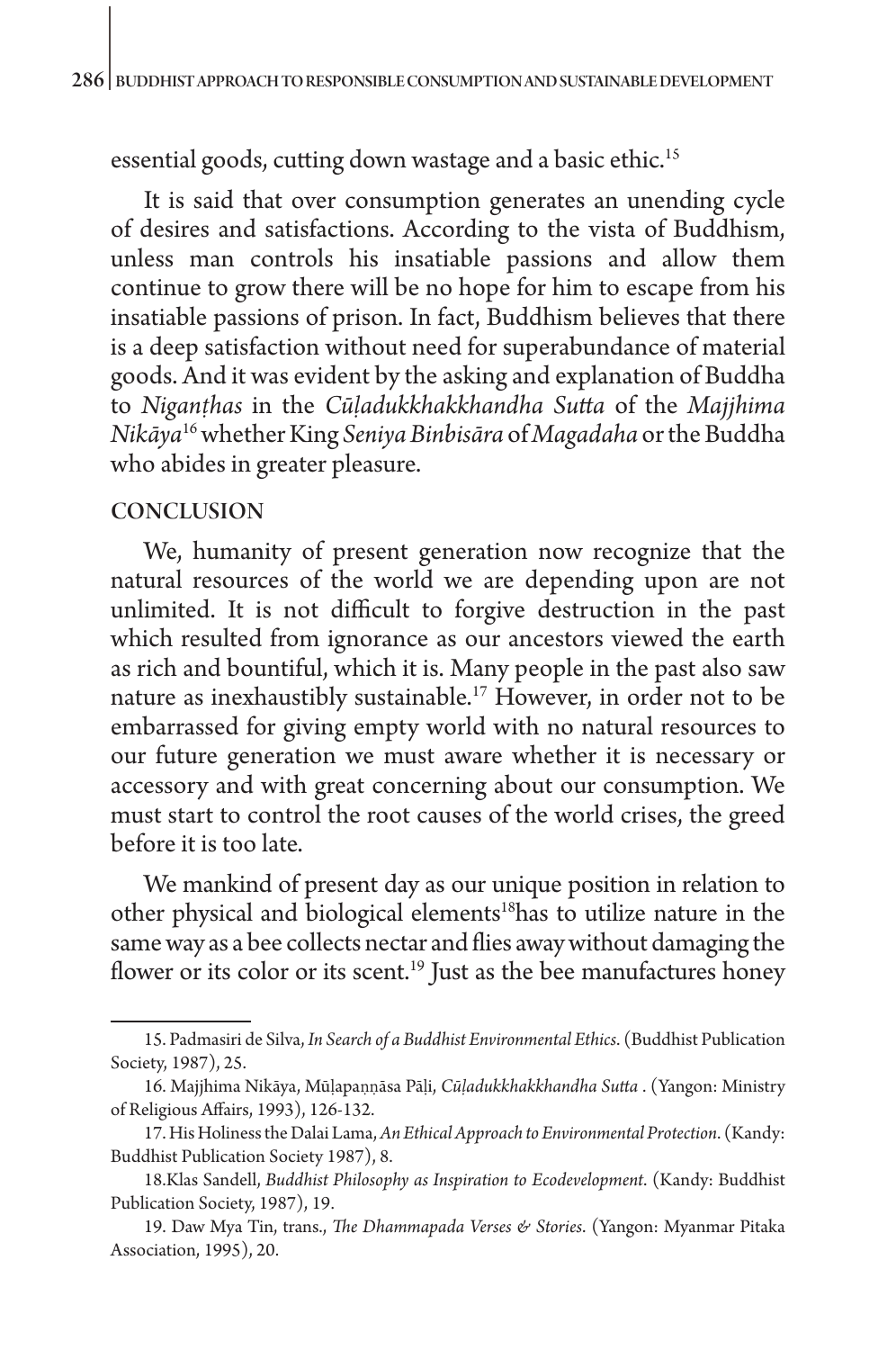out of nectar, so man should be able to find happiness and fulfillment in life without harming the natural world in which he lives.

So let's passing the inheritance of the world filled with natural resources in variety to our younger generations if we want to be praise worthy ancestors for them by Buddhist approach of simplicity, knowing the measure in taking or consuming things, and balanced lifestyle.

\*\*\*

Dhammapada Verse 49: Yathāpi bhamaro pupphaṁ, vaṇṇagandhamaheṭhayaṁ, paleti rasamādāya, evaṁ gāme muni care.